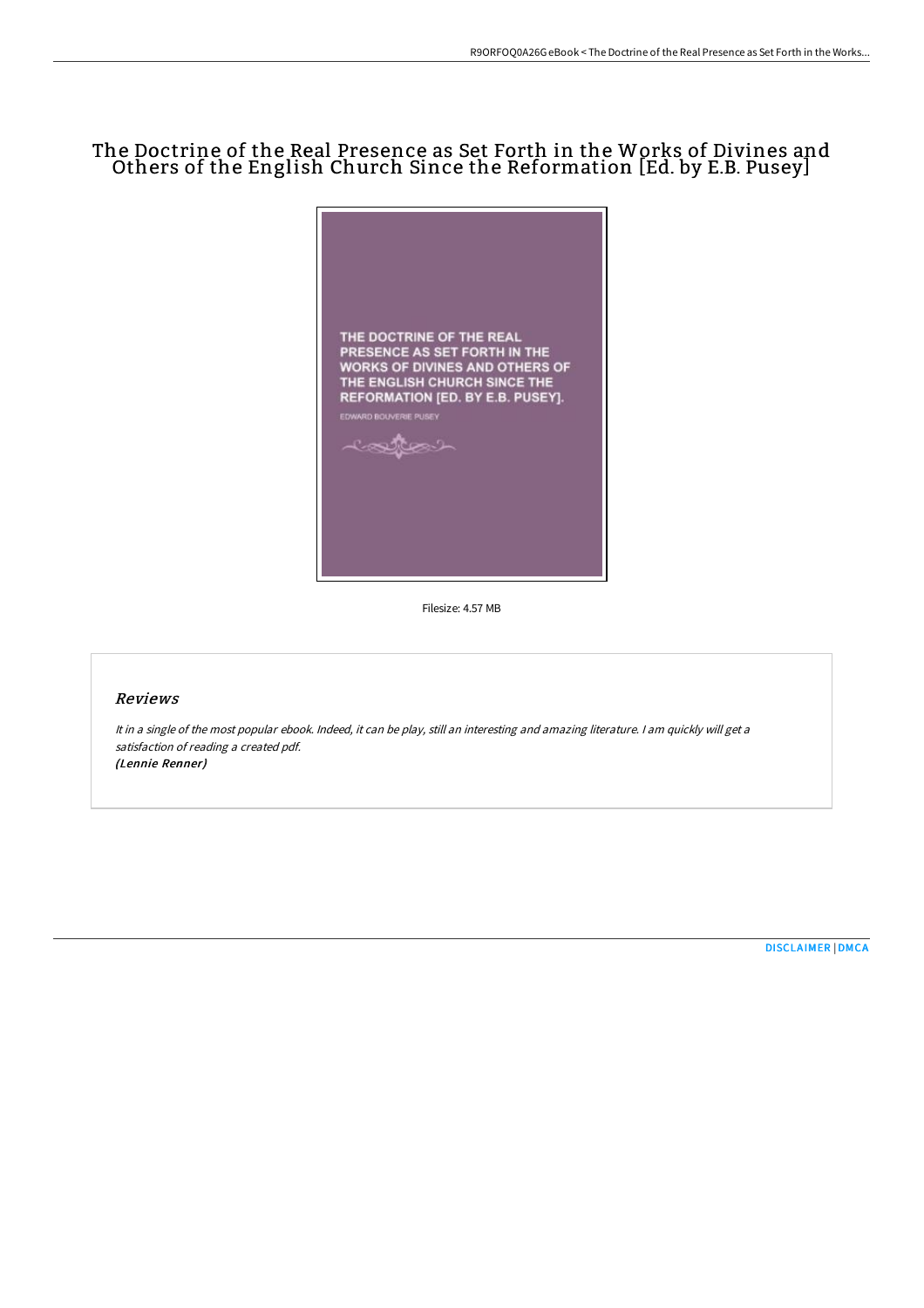## THE DOCTRINE OF THE REAL PRESENCE AS SET FORTH IN THE WORKS OF DIVINES AND OTHERS OF THE ENGLISH CHURCH SINCE THE REFORMATION [ED. BY E.B. PUSEY]



Theclassics.Us, United States, 2013. Paperback. Book Condition: New. 246 x 189 mm. Language: English . Brand New Book \*\*\*\*\* Print on Demand \*\*\*\*\*.This historic book may have numerous typos and missing text. Purchasers can usually download a free scanned copy of the original book (without typos) from the publisher. Not indexed. Not illustrated. 1855 edition. Excerpt: . death of Neile, made Archbishop of York, standing fair with the Pockiington Parliament, moved that these two Divines might be brought to a recantation. The House of Lords believing the Bishop a proper judge in the controversy (thought by the way he had been a party) remitted the collecting the exceptionable propositions to him. --Collier, Bee. Hist. Part II. b. ix. p. 798: London, 1714. The people. were not so profane andunchris-Reverence i r r r the Altar. tian not to perform their most humble and lowly reverence towards the most holy and sacred altar, when Christ is most truly and really present in the blessed Sacrament, c Altars, because they are the seats and chairs of estate, where the Lord vouchsafed to place Himself amongst us; quid est enim altare nisi sedes corporis et sanguinis Christi, as Optatus speaks, have been in all ages so greatly honoured and regarded of the most wise, learned, and most blessed saints of God. --Dr. Pockiington, Altare Christianum, pp. 107--153: London, 1637. JOHNSON. J. Johnson, born 1662; refused to take the oath at the Revolution, in 1688; but was afterwards called by Archbishop Tenison to the Vicarage of Cranbrook. Proctor in 1710 and 1713 for the diocese of Canterbury; died 1725. Author of The Clergyman s Vade Mecum. Nor can I conceive how the words of St. Paul can otherwise be understood, in their full scope and latitude, when he says, The cup of blessing which...

 $\mathbb{R}$ Read The Doctrine of the Real Presence as Set Forth in the Works of Divines and Others of the English Church Since the [Reformation](http://techno-pub.tech/the-doctrine-of-the-real-presence-as-set-forth-i.html) [Ed. by E.B. Pusey] Online

 $\Box$  Download PDF The Doctrine of the Real Presence as Set Forth in the Works of Divines and Others of the English Church Since the [Reformation](http://techno-pub.tech/the-doctrine-of-the-real-presence-as-set-forth-i.html) [Ed. by E.B. Pusey]